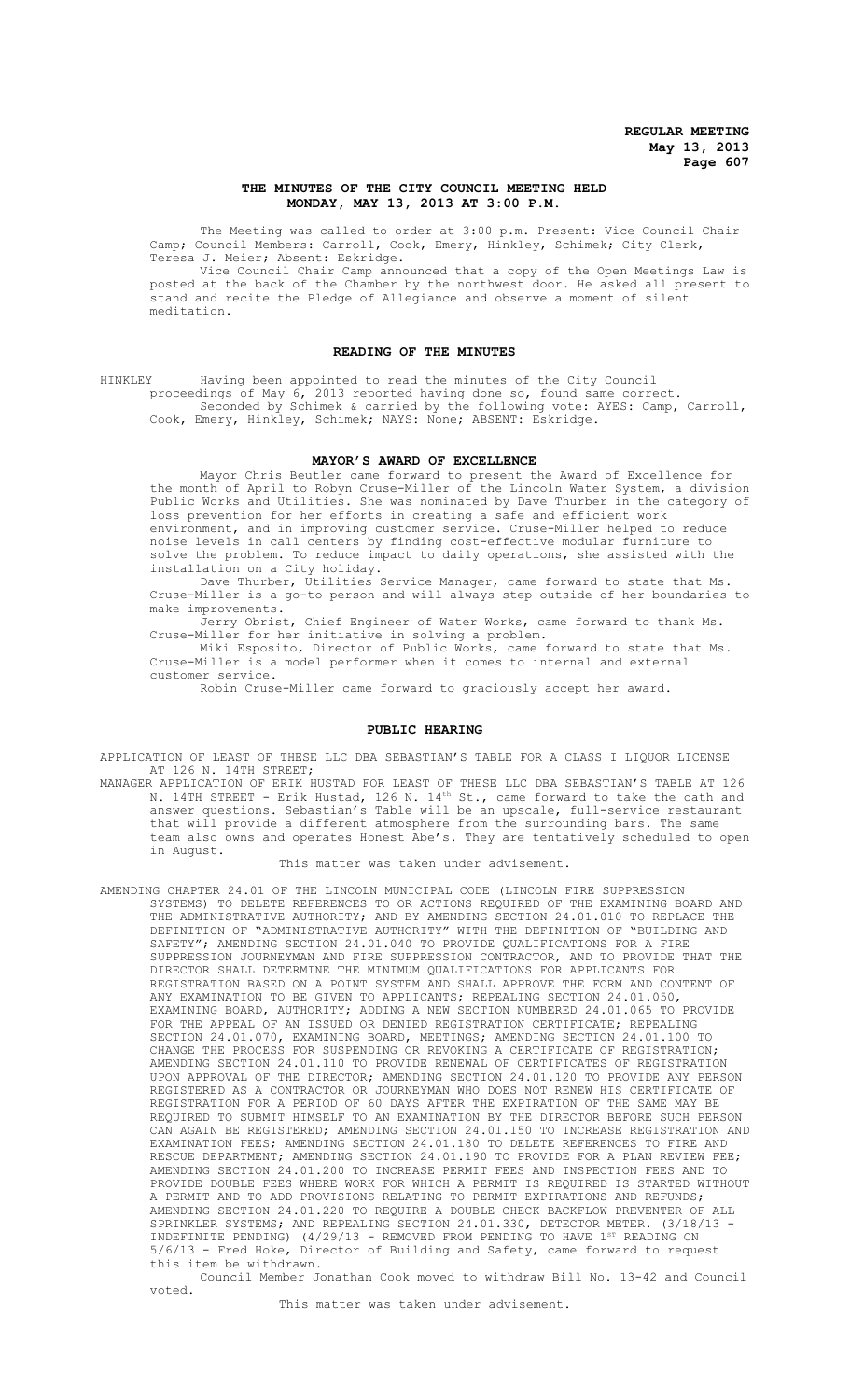AUTHORIZING THE ISSUANCE, SALE AND DELIVERY OF WATER REVENUE REFUNDING BONDS OF THE CITY OF LINCOLN, NEBRASKA TO REFUND OUTSTANDING WATER REVENUE BONDS OF THE CITY AND RELATED MATTERS - Steve Hubka, Director of Finance, came forward to state that this refunding is not a revenue neutral item; it will save a significant amount of money. It is one of many the City has had over the last couple of years to take advantage of historically low interest rates. This will not extend the term of the debt.

Scott Keene, Ameritas Investment Corp., came forward to state that this will refund the outstanding 2004 series bonds that were issued in the amount of \$40 million. There is approximately \$31 million that is currently outstanding. Final maturity is August of 2025. Today's market would allow the refunding of these bonds at approximately 2.6%, for estimated present value savings of approximately \$2 million. The strong ratings of the City are expected to be affirmed in the near future. Bonds will be taken to market on May 22, and the settling of the bond issue and funding of the escrow account will occur on June 6. The ordinance gives the Finance Director authority to determine the method of sale.

Lauren Wismer, Gilmore & Bell, was on hand to answer questions. Mike Rogers, Gilmore & Bell, was on hand to answer questions. This matter was taken under advisement.

ESTABLISHING A NEW RATE SCHEDULE FOR CUSTOMERS OF THE LINCOLN WATER SYSTEM TO BE IMPOSED DURING CONDITIONS REQUIRING EMERGENCY WATER MANAGEMENT AS SPECIFIED IN THE WATER MANAGEMENT PLAN ADOPTED BY EXECUTIVE ORDER NO. 86012 - Miki Esposito, Director of Public Works & Utilities, came forward to state that in March, Nebraska was number one in a list of 7 states identified as running out of water. The City learned a great deal from the drought conditions, water shortages, and mandatory watering restrictions of last year and has worked to improve water strategy going forward. The Lincoln Water System will continue to monitor drought and other data to ensure that prudent and appropriate steps towards mitigation are being taken, and to make certain that the public is well informed and prepared for drought conditions. HDR was asked to study the issue objectively, based on what other water systems and communities around the country are doing to prepare for drought conditions. Many have determined that a prudent approach to encourage conservation is the adoption of drought rates.

Tom Gould, HDR Engineering, came forward to state that when it comes to managing the supply and demand of water, the City wants to be proactive. Last year Lincoln implemented customer education and both voluntary and mandatory restrictions to deal with drought. Pricing is a third component that would enhance efforts. Economic incentive sends a message to consumers about their consumption costs and encourages efficient use. Increases in rates are revenue neutral and are intended to be used on a temporary basis, only during water shortages. The plan focuses on non-efficient, discretionary water uses. Those who do not conserve will see slightly higher bills. Those who do conserve will see bills that are less than or equal to regular bills during the early stages of drought, and increases will be less significant than those of high-volume users in later phases. Non-residential uses are structured slightly differently to account for industrial or business users who do not always have complete control over their water usage. Adoption of this ordinance does not mean that the new rates go into effect, only that they are ready to use should they be necessary.

Gerald Cunning, 900 W. Nance Ave., came forward to state that he is in favor of conservation efforts, but the 8 unit designation for the lowest rate is unreasonable. It is unfair to punish the lowest users when they are unable to get their use any lower.

Gayle Stuefer, 4101 N. 44<sup>th</sup> St., came forward to state that this system is unfair because not everyone has the same lot size or yard conditions. The watering schedule can be difficult for working people to follow.

Linda Sand, 525 S.  $47<sup>th</sup>$  St., came forward to state that the duplex she owns has a single water meter. Currently, it is occupied by a single tenant. She has concerns about her bills if she rents to a family in the future.

David Pauley, 8001 Eastward Ct., came forward to state that tiered rates makes sense, but it is unfair to judge a person who lives alone on a small lot the same as a family on a large lot.

Matt Herman, 6424 Thunderbird Cir., came forward to state that the lowest water usage tier should be reconsidered because the amount required to fall under that category seems too low.

John Olsson, American Water Works Association, came forward in support of the rate structure. The AWWA seeks to advance public health, safety and welfare by utilizing the efforts of the entire water community. Water is a valuable, limited resource and appropriate pricing that recognizes the correlation between supply and demand should be developed and implemented.

Mike Morosin, 1500 N. 15th St., came forward to state that even though it can be challenging for some, it is possible to use less that 8 units of water if a household plans carefully, gradually switches to water-saving appliances and adjusts habits in order to conserve.

Trina Derickson, 1421 D St., came forward to state her concern for the effects a water rate hike could have on rental rates. It is not fair to individuals who have little control over their cost of living.

Jo Tetherow, 3118 Shirley Ct., came forward to state that she worries about low-income families who are growing their own food in their yard; they have to water. People who disregard the rules should be the ones who are paying extra.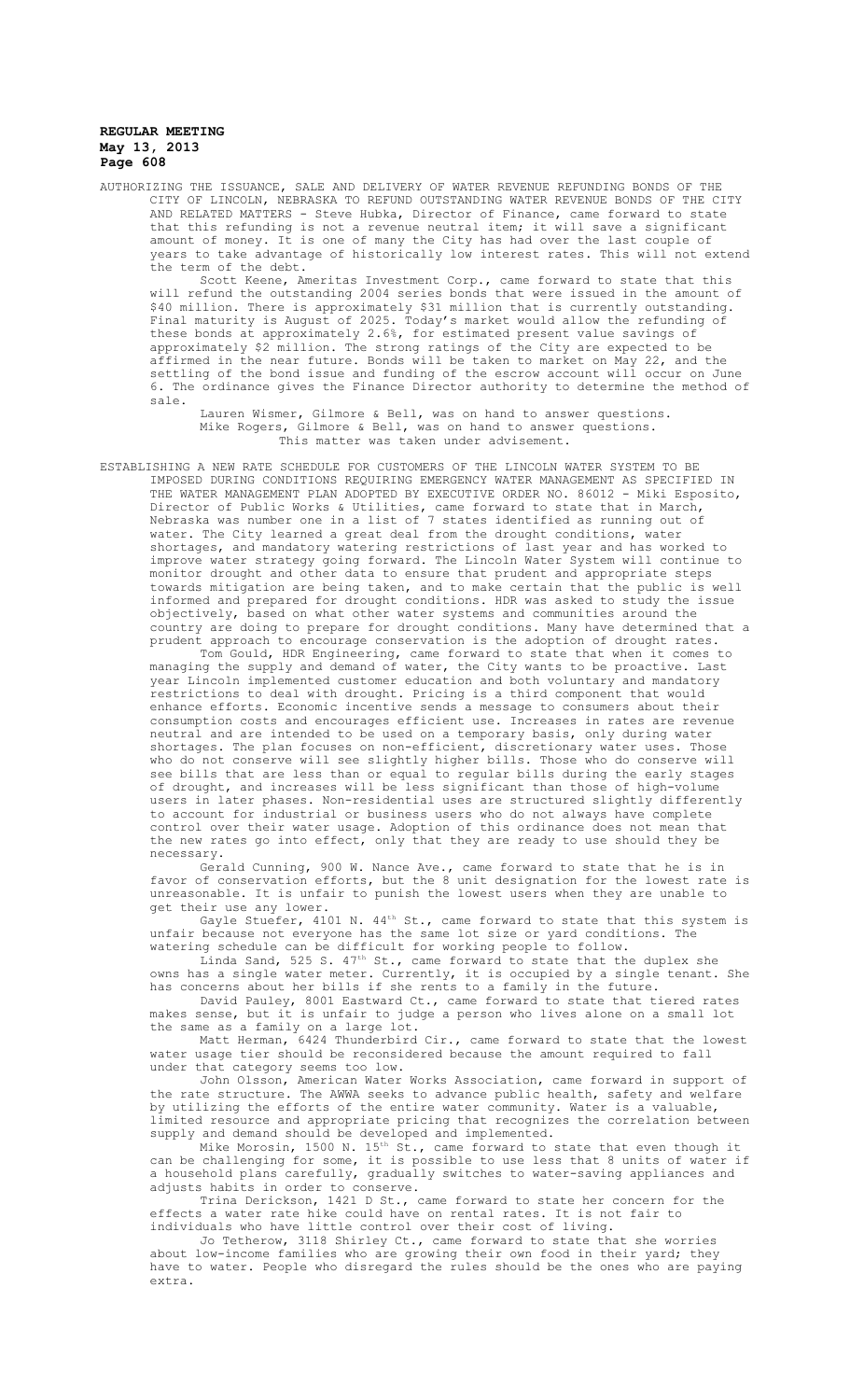Fran Mejer, Business Manager for Public Works Department, came forward to state that in Lincoln among all users, the average amount of water use is approximately 11-12 units per month, or 22 Units for the two month billing cycle.

Miki Esposito returned to clarify that each unit of an apartment complex is calculated individually, and not the entire complex. The first 8 units of total water use remain at the lower rate, even if a household exceeds that amount; only the amount in excess of 8 units would be charged at the higher rate. Last summer, the City was under mandatory water restrictions, or Level II drought conditions, for 5 weeks.

Tom Gould returned to state that businesses are a challenging group to set rates for, but have been dealt with equitably under this pricing structure.

Jerry Obrist, Chief Engineer of Water Works, came forward to state that the City is currently still behind in water supply, but conditions are improving. Another consideration is the horizontal well that is expected to be completed June 1, 2014. It has the ability to mine more water from the aquifer on a temporary basis and will mitigate the effects of drought on the local water supply. The 8 unit use-per-month measurement is based on a family of 4, using 50 gallons each per day. This is a reasonable amount for normal internal use. This matter was taken under advisement.

- APPROVING SUPPLEMENTAL AGREEMENT NO. 5 BETWEEN THE CITY OF LINCOLN AND THE NEBRASKA DEPT. OF ROADS FOR THE JAMAICA NORTH TRAIL PHASE 2, NDOR PROJECT NO. ENH-55(160) CONTROL NO. 12879, TO REVISE THE FEDERAL SHARE PAYABLE ON THIS PROJECT DURING THE CONSTRUCTION AND CONSTRUCTION ENGINEERING PHASE TO A MAXIMUM OF 80 PERCENT OF THE ELIGIBLE AND PARTICIPATING COSTS - Terry Genrich, Parks & Recreation Department, came forward to state that the state is changing the percentage they are going to provide for the construction of this project from 65% to 80%. This matter was taken under advisement.
- APPROVING THE RECREATIONAL TRAILS PROGRAM PROJECT AGREEMENT BETWEEN THE CITY OF LINCOLN AND THE NEBRASKA GAME AND PARKS COMMISSION FOR A RECREATIONAL TRAILS PROGRAM PROJECT GRANT TO CONSTRUCT THE WILDERNESS PARK TRAIL BRIDGE - Terry Genrich, Parks & Recreation Department, came forward to state that a grant was approved for this project. Because this is a multi-year agreement, Council is required to approve it before Parks can move forward with the project. This matter was taken under advisement.

# **COUNCIL ACTION**

#### **REPORTS OF CITY OFFICERS**

RESOLUTION LEVYING THE SPECIAL TAXES ASSESSED FOR THE COSTS OF THE IMPROVEMENTS IN THE HAVELOCK STREET MAINTENANCE BUSINESS IMPROVEMENT DISTRICT - CLERK read the following resolution, introduced by DiAnna Schimek, who moved its adoption: A-87326 BE IT RESOLVED by the City Council of the City of Lincoln, Nebraska, that:

The special taxes assessed April 29, 2013, to pay the costs of the improvements in the Havelock Street Maintenance Improvement District are hereby levied and shall bear interest at 14% and that the period of time in which the assessments are to be paid shall be one (1) year.

Introduced by DiAnna Schimek Seconded by Carroll and carried by the following vote: AYES: Camp, Carroll, Cook, Emery, Hinkley, Schimek; NAYS: None; ABSENT: Eskridge.

RESOLUTION LEVYING THE SPECIAL TAXES ASSESSED FOR THE COSTS OF THE IMPROVEMENTS IN THE NORTH 27TH STREET MAINTENANCE BUSINESS IMPROVEMENT DISTRICT - CLERK read the following resolution, introduced by DiAnna Schimek, who moved its adoption:

A-87327 BE IT RESOLVED by the City Council of the City of Lincoln, Nebraska,  $\frac{\text{A}-87327}{\text{that}}$ 

The special taxes assessed April 29, 2013, to pay the costs of the improvements in the North 27th Street Maintenance Improvement District are hereby levied and shall bear interest at 14% and that the period of time in which the assessments are to be paid shall be one (1) year. Introduced by DiAnna Schimek

Seconded by Carroll and carried by the following vote: AYES: Camp, Carroll, Cook, Emery, Hinkley, Schimek; NAYS: None; ABSENT: Eskridge.

RESOLUTION LEVYING THE SPECIAL TAXES ASSESSED FOR THE COSTS OF THE IMPROVEMENTS IN THE SOUTH STREET MAINTENANCE BUSINESS IMPROVEMENT DISTRICT - CLERK read the following resolution, introduced by DiAnna Schimek, who moved its adoption:

A-87328 BE IT RESOLVED by the City Council of the City of Lincoln, Nebraska, that:

The special taxes assessed April 29, 2013, to pay the costs of the improvements in the South Street Maintenance Improvement District are hereby levied and shall bear interest at 14% and that the period of time in which the assessments are to be paid shall be one (1) year.

Introduced by DiAnna Schimek Seconded by Carroll and carried by the following vote: AYES: Camp, Carroll, Cook, Emery, Hinkley, Schimek; NAYS: None; ABSENT: Eskridge.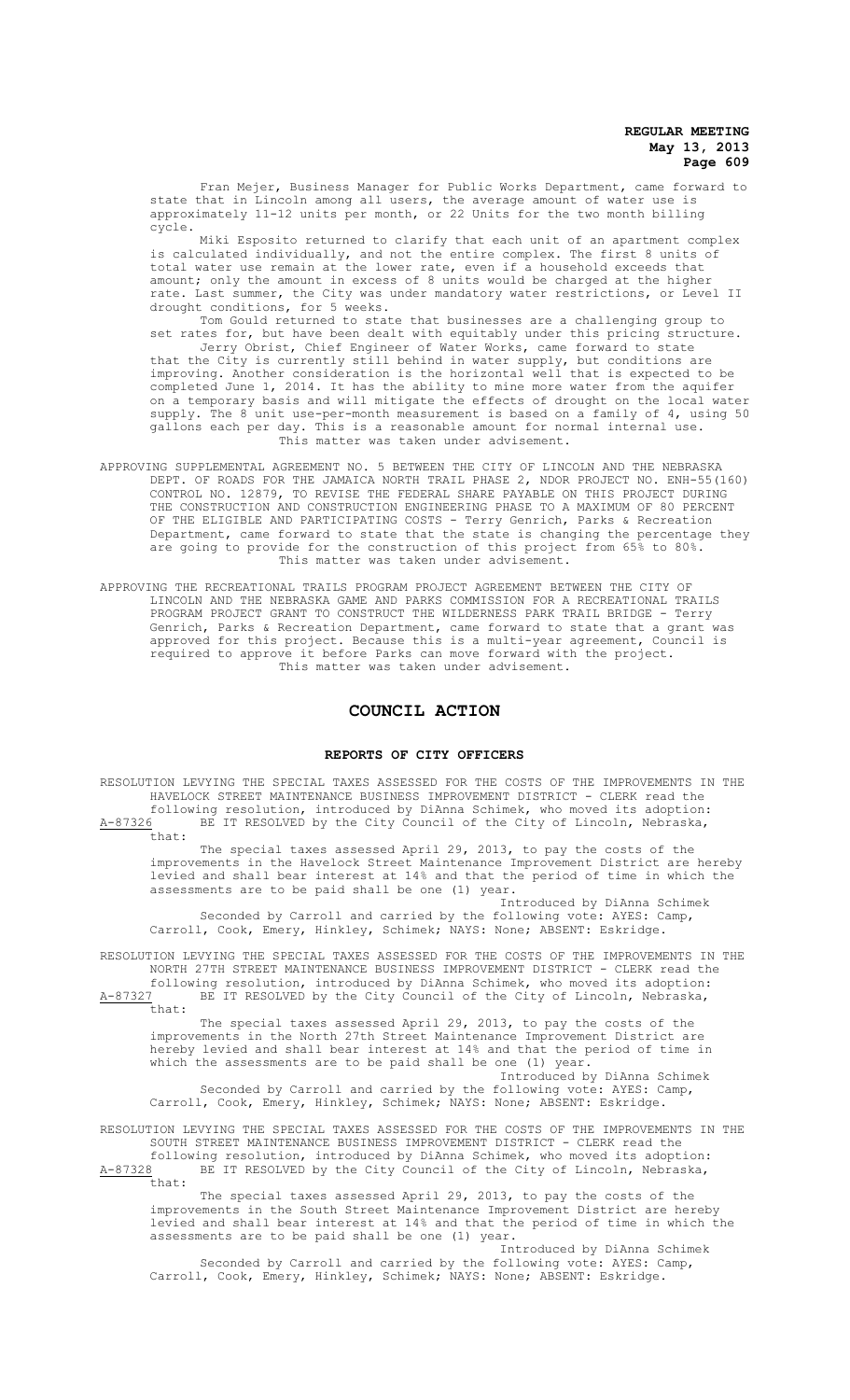RESOLUTION LEVYING THE SPECIAL TAXES ASSESSED FOR THE COSTS OF THE IMPROVEMENTS IN THE UNIVERSITY PLACE MAINTENANCE BUSINESS IMPROVEMENT DISTRICT \_ CLERK read the following resolution, introduced by DiAnna Schimek, who moved its adoption:<br>A-87329 BE IT RESOLVED by the City Council of the City of Lincoln, Nebraska, BE IT RESOLVED by the City Council of the City of Lincoln, Nebraska,

that: The special taxes assessed April 29, 2013, to pay the costs of the improvements in the University Place Business Maintenance Improvement District are hereby levied and shall bear interest at 14% and that the period of time in which the assessments are to be paid shall be one (1) year. Introduced by DiAnna Schimek

Seconded by Carroll and carried by the following vote: AYES: Camp, Carroll, Cook, Emery, Hinkley, Schimek; NAYS: None; ABSENT: Eskridge.

CLERK'S LETTER AND MAYOR'S APPROVAL OF RESOLUTIONS AND ORDINANCES PASSED BY THE CITY COUNCIL ON APRIL 29, 2013 - CLERK presented said report which was placed on file in the Office of the City Clerk. **(27-1)**

## **PETITIONS & COMMUNICATIONS**

PLACED ON FILE IN THE OFFICE OF THE CITY CLERK:

Administrative Amendment No. 12022 to Use Permit No. 154D, Wilderness Hills Commercial Center, approved by the Planning Director on May 3, 2013, requested by Olsson Associates, to adjust the lot sizes and remove a portion of the buildable area on Lots 13 and 14 and add an outdoor plaza/landscape area, on property generally located on the southeast corner of S. 27th St. and Yankee Hill Rd.

## **MISCELLANEOUS REFERRALS - NONE**

#### **LIQUOR RESOLUTIONS**

APPLICATION OF LEAST OF THESE, LLC DBA SEBASTIAN'S TABLE FOR A CLASS I LIQUOR LICENSE AT 126 N. 14TH STREET - CLERK read the following resolution, introduced by Eugene Carrol, who moved its adoption for approval:

A-87330 BE IT RESOLVED by the City Council of the City of Lincoln, Nebraska: That after hearing duly had as required by law, consideration of the facts of this application, the Nebraska Liquor Control Act, and the pertinent City ordinances, the City Council recommends that the application of Least of These LLC dba Sebastian's Table for a Class "I" liquor license at 126 N. 14th Street, Lincoln, Nebraska, for the license period ending April 30, 2014, be approved with the condition that:

1. Applicant must successfully complete the responsible beverage server training course required by Section 5.04.035 of the Lincoln Municipal Code within 30 days of approval of this resolution.

2. All employees must possess a valid Responsible Beverage Server/Seller Permit as required by Section 5.04.124 of the Lincoln Municipal Code.

3. The premises must comply in every respect with all city and state regulations.

The City Clerk is directed to transmit a copy of this resolution to the Nebraska Liquor Control Commission.

Introduced by Eugene Carroll

Seconded by Schimek and carried by the following vote: AYES: Camp, Carroll, Cook, Emery, Hinkley, Schimek; NAYS: None; ABSENT: Eskridge.

MANAGER APPLICATION OF ERIK HUSTAD FOR LEAST OF THESE LLC DBA SEBASTIAN'S TABLE AT 126 N. 14TH STREET - CLERK read the following resolution, introduced by Eugene Carrol, who moved its adoption for approval:

 $A-57331$  WHEREAS, Least of These LLC dba Sebastian's Table located at 126 N. 14<sup>th</sup> Street, Lincoln, Nebraska has been approved for a Retail Class "I" liquor license, and now requests that Erik Hustad be named manager;

WHEREAS, Erik Hustad appears to be a fit and proper person to manage said

business. NOW, THEREFORE, BE IT RESOLVED by the City Council of the City of

Lincoln, Nebraska: That after hearing duly had as required by law, consideration of the facts of this application, the Nebraska Liquor Control Act, and the pertinent City ordinances, the City Council recommends that Erik Hustad be approved as manager of this business for said licensee. The City Clerk is directed to transmit a copy of this resolution to the Nebraska Liquor Control Commission.

Introduced by Eugene Carroll

Seconded by Schimek and carried by the following vote: Camp, Carroll, Cook, Emery, Hinkley, Schimek; NAYS: None; ABSENT: Eskridge.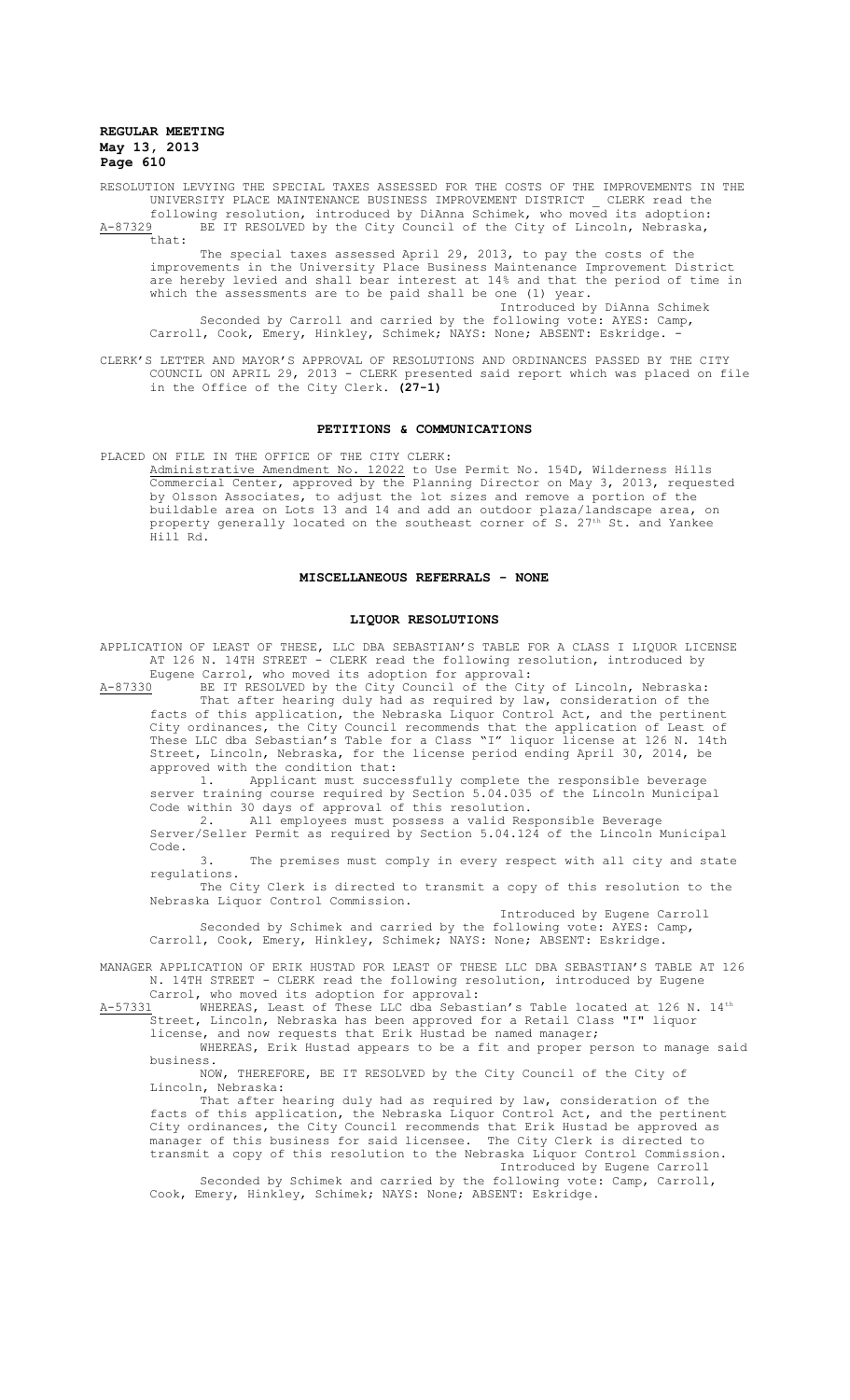# **ORDINANCES - 2ND READING & RELATED RESOLUTIONS (as required)**

AMENDING CHAPTER 24.01 OF THE LINCOLN MUNICIPAL CODE (LINCOLN FIRE SUPPRESSION SYSTEMS) TO DELETE REFERENCES TO OR ACTIONS REQUIRED OF THE EXAMINING BOARD AND THE ADMINISTRATIVE AUTHORITY; AND BY AMENDING SECTION 24.01.010 TO REPLACE THE DEFINITION OF "ADMINISTRATIVE AUTHORITY" WITH THE DEFINITION OF "BUILDING AND SAFETY"; AMENDING SECTION 24.01.040 TO PROVIDE QUALIFICATIONS FOR A FIRE SUPPRESSION JOURNEYMAN AND FIRE SUPPRESSION CONTRACTOR, AND TO PROVIDE THAT THE DIRECTOR SHALL DETERMINE THE MINIMUM QUALIFICATIONS FOR APPLICANTS FOR REGISTRATION BASED ON A POINT SYSTEM AND SHALL APPROVE THE FORM AND CONTENT OF ANY EXAMINATION TO BE GIVEN TO APPLICANTS; REPEALING SECTION 24.01.050, EXAMINING BOARD, AUTHORITY; ADDING A NEW SECTION NUMBERED 24.01.065 TO PROVIDE FOR THE APPEAL OF AN ISSUED OR DENIED REGISTRATION CERTIFICATE; REPEALING SECTION 24.01.070, EXAMINING BOARD, MEETINGS; AMENDING SECTION 24.01.100 TO CHANGE THE PROCESS FOR SUSPENDING OR REVOKING A CERTIFICATE OF REGISTRATION; AMENDING SECTION 24.01.110 TO PROVIDE RENEWAL OF CERTIFICATES OF REGISTRATION UPON APPROVAL OF THE DIRECTOR; AMENDING SECTION 24.01.120 TO PROVIDE ANY PERSON REGISTERED AS A CONTRACTOR OR JOURNEYMAN WHO DOES NOT RENEW HIS CERTIFICATE OF REGISTRATION FOR A PERIOD OF 60 DAYS AFTER THE EXPIRATION OF THE SAME MAY BE REQUIRED TO SUBMIT HIMSELF TO AN EXAMINATION BY THE DIRECTOR BEFORE SUCH PERSON CAN AGAIN BE REGISTERED; AMENDING SECTION 24.01.150 TO INCREASE REGISTRATION AND EXAMINATION FEES; AMENDING SECTION 24.01.180 TO DELETE REFERENCES TO FIRE AND RESCUE DEPARTMENT; AMENDING SECTION 24.01.190 TO PROVIDE FOR A PLAN REVIEW FEE; AMENDING SECTION 24.01.200 TO INCREASE PERMIT FEES AND INSPECTION FEES AND TO PROVIDE DOUBLE FEES WHERE WORK FOR WHICH A PERMIT IS REQUIRED IS STARTED WITHOUT A PERMIT AND TO ADD PROVISIONS RELATING TO PERMIT EXPIRATIONS AND REFUNDS; AMENDING SECTION 24.01.220 TO REQUIRE A DOUBLE CHECK BACKFLOW PREVENTER OF ALL SPRINKLER SYSTEMS; AND REPEALING SECTION 24.01.330, DETECTOR METER. (3/18/13 - INDEFINITE PENDING) (4/29/13 - REMOVED FROM PENDING TO HAVE 1ST READING ON 5/6/13) - CLERK read an ordinance, introduced by Lloyd Hinkley, amending Chapter 24.01 of the Lincoln Municipal Code (Lincoln Fire Suppression Systems) by amending Section 24.01.010 to replace the definition of "Administrative Authority" with the definition of "Building and Safety"; amending Section 24.01.030 to delete references to Administrative Authority; amending Section 24.01.040 to delete the Examining Board provisions, to provide qualifications for a Fire Suppression Journeyman and Fire Suppression Contractor, and to provide that the Director shall determine the minimum qualifications for applicants for registration based on a point system and shall approve the form and content of any examination to be given to applicants; repealing Section 24.01.050, Examining Board, Authority; amending Section 24.01.060 to delete references to examining board and Administrative Authority; adding a new section numbered 24.01.065 to provide for the appeal of an issued or denied registration certificate; repealing Section 24.01.070, Examining Board, Meetings; amending Section 24.01.080 to delete actions required of the examining board and references to Administrative Authority; amending Section 24.01.100 to change the process for suspending or revoking a certificate of registration; amending .<br>Section 24.01.110 to provide renewal of certificates of registration upon approval of the Director; amending Section 24.01.120 to provide any person registered as a contractor or journeyman who does not renew his certificate of registration for a period of 60 days after the expiration of the same may be required to submit himself to an examination by the Director before such person can again be registered; amending Section 24.01.130 to delete references to examining board and Administrative Authority; amending Section 24.01.140 to delete a reference to Administrative Authority; amending Section 24.01.150 increase registration and examination fees; amending Section 24.01.160 to delete references to Administrative Authority; amending Section 24.01.180 to delete references to Administrative Authority and Fire and Rescue Department; amending Section 24.01.190 to provide for a plan review fee and to delete references to Administrative Authority; amending Section 24.01.200 to increase permit fees and inspection fees and to provide double fees where work for which a permit is required is started without a permit and to add provisions relating to permit expirations and refunds; amending Section 24.01.220 to require a double check backflow preventer of all sprinkler systems; amending Sections 24.01.230, 24.01.250, 24.01.260, 24.01.270, 24.01.280, and 24.01.290 to delete references to Administrative Authority; repealing Section 24.01.330, Detector Meter; amending Sections 24.01.340, 24.01.360, and 24.01.370 to delete references to Administrative Authority; and repealing Sections 24.01.010, 24.01.030,<br>24.01.040, 24.01.060, 24.01.080, 24.01.100, 24.01.110, 24.01.120, 24.01.130, 24.01.040, 24.01.060, 24.01.080, 24.01.100, 24.01.110, 24.01.120, 24.01.130, 24.01.140, 24.01.150, 24.01.160, 24.01.170, 24.01.180, 24.01.190, 24.01.200, 24.01.220, 24.01.230, 24.01.250, 24.01.260, 24.01.270, 24.01.280, 24.01.290, 24.01.340, 24.01.360, and 24.01.370 of the Lincoln Municipal Code as hitherto existing, the second time.

COOK Moved to Withdraw Bill No. 13-42.

Seconded by Carroll and carried by the following vote: AYES: Camp, Carroll, Cook, Emery, Hinkley, Schimek; NAYS: None; ABSENT: Eskridge. The ordinance, having been **WITHDRAWN**, was assigned File **#38-4633** & was placed on file in the Office of the City Clerk.

AUTHORIZING THE ISSUANCE, SALE AND DELIVERY OF WATER REVENUE REFUNDING BONDS OF THE CITY OF LINCOLN, NEBRASKA TO REFUND OUTSTANDING WATER REVENUE BONDS OF THE CITY AND RELATED MATTERS - CLERK read an ordinance, introduced by Lloyd Hinkley, being the Fifth Series Ordinance adopted under and Pursuant to Ordinance No. 18088 authorizing the issuance of Water Revenue Refunding Bonds, Series 2013, of the City of Lincoln, Nebraska in a principal amount not to exceed thirty-two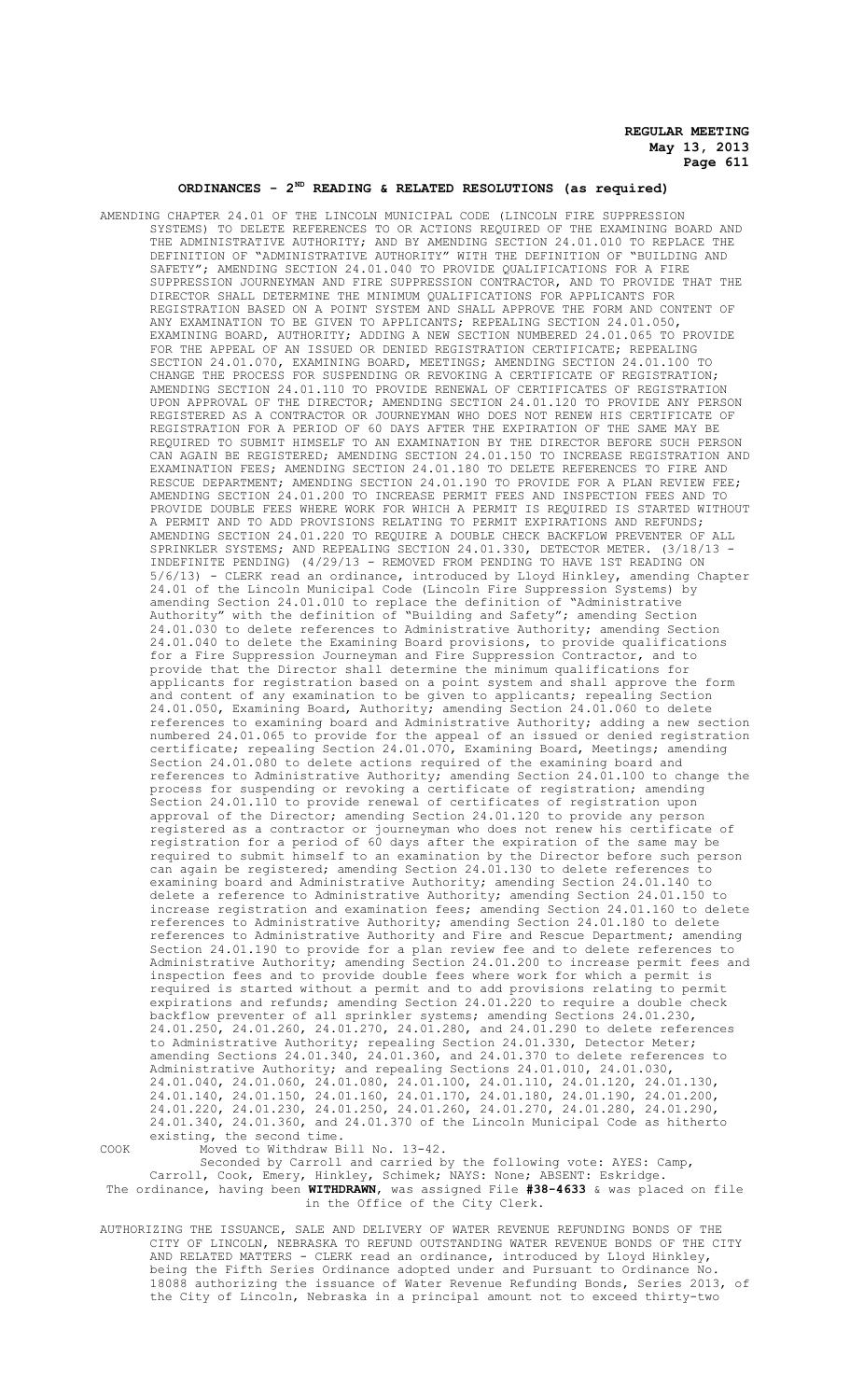million dollars (\$32,000,000); fixing in part and providing for the fixing in part of the details of the Bonds; Providing for the sale of the Bonds and the application of the proceeds thereof; authorizing the execution and delivery of certain documents and taking other action in connection with the foregoing; and related matters, the second time.

# **PUBLIC HEARING - RESOLUTIONS**

ESTABLISHING A NEW RATE SCHEDULE FOR CUSTOMERS OF THE LINCOLN WATER SYSTEM TO BE IMPOSED DURING CONDITIONS REQUIRING EMERGENCY WATER MANAGEMENT AS SPECIFIED IN THE WATER MANAGEMENT PLAN ADOPTED BY EXECUTIVE ORDER NO. 86012 - PRIOR to reading:

COOL Moved MTA #1 to Amend Bill No. 13R-95 in the following manner: On page 2, line 5, add the following sentence:

"The Director of Public Works and Utilities shall have the authority to establish water rates for specific water uses to supplement the following rate schedules by amendment to the City Water Management Plan.

Seconded by Carroll and carried by the following vote: AYES: Camp,

Carroll, Cook, Emery, Hinkley, Schimek; NAYS: None; ABSENT: Eskridge. CLERK Read the following resolution, introduced by Lloyd Hinkley, who moved its adoption:<br><u>A-87332</u> WHI

WHEREAS, the City Council of Lincoln, Nebraska, is authorized under Section 17.22.010 of the Lincoln Municipal Code to establish water use charges for all customers of the Lincoln Water System.

WHEREAS, the water rate increases are based upon financial projections which demonstrate the necessity for the increase to support the construction of needed facility improvements, debt service, and the operation and maintenance of the system to provide community-wide water service.

WHEREAS, Lincoln's water infrastructure is a necessary component and is required under City Charter to be provided to all areas served within the city limits.

WHEREAS, the City has adopted a Water Management Plan, being Executive Order No. 86012, that provides the City's policy for conservation and management of water usage during drought conditions, natural disasters, or failures of the water system facilities.

WHEREAS, the Water Management Plan identifies different phases or levels for restrictions which may be imposed by the Mayor during conditions requiring emergency water management; and

WHEREAS, the Water Shortage Charges indicated herein shall replace the Water Use Charges in Schedules A, B, and C, established in Resolution A-86943 during the duration of any water emergency declared by the Mayor. Such Water Shortage Charges shall be automatically implemented in conjunction with the phases or levels of restrictions imposed in the Water Management Plan. NOW, THEREFORE, BE IT RESOLVED by the City Council of the City of

Lincoln, Nebraska:

That the following Water Shortage Charges replace the Water Use Charges at the time an emergency is declared in conjunction with the implementation of the City's Water Management Plan.

| RESIDENTIAL WATER SHORTAGE CHARGES |                               |                                           |                                          |                                           |                                           |
|------------------------------------|-------------------------------|-------------------------------------------|------------------------------------------|-------------------------------------------|-------------------------------------------|
|                                    | Normal<br>Water<br>Conditions | Voluntary<br>Restriction<br>S.<br>Phase 1 | Mandatory<br>Restriction<br>S<br>Phase 2 | Mandatory<br>Restriction<br>S.<br>Phase 3 | Mandatory<br>Restrictions<br>Catastrophic |
| Demand<br>Reduction Goal           | 0 <sup>°</sup>                | Up to 10%                                 | $10\% - 20\%$                            | $20\% - 30\%$                             | $30\% - 50\%$                             |
| Block 1:<br>$0 - 8$ CCF            | \$1.344                       | \$1.344                                   | \$1.559                                  | \$1.855                                   | \$2.873                                   |
| Block 2:<br>$8 - 23$ CCF           | \$1.911                       | \$2.624                                   | \$2.771                                  | \$3.726                                   | \$5.446                                   |
| Block 3:<br>Over 23 CCF            | \$2.961                       | \$4.587                                   | \$5.635                                  | \$7.249                                   | \$10.393                                  |

## NON-RESIDENTIAL WATER SHORTAGE CHARGES

|                          | Normal<br>Water<br>Conditions | Voluntary<br>Restriction<br>S<br>Phase 1 | Mandatory<br>Restriction<br>S<br>Phase 2 | Mandatory<br>Restriction<br>S.<br>Phase 3 | Mandatory<br>Restrictions<br>Catastrophic |
|--------------------------|-------------------------------|------------------------------------------|------------------------------------------|-------------------------------------------|-------------------------------------------|
| Demand<br>Reduction Goal | 0 <sup>°</sup>                | Up to $108$                              | $10\% - 20\%$                            | $20\% - 30\%$                             | $30\% - 50\%$                             |
| Block 1:<br>$0 - 80$ CCF | \$1.344                       | \$1.496                                  | \$1.688                                  | \$1.934                                   | \$2.714                                   |
| Block 2:<br>Over 80+ CCF | \$1.911                       | \$2.128                                  | \$2.400                                  | \$2.750                                   | \$3.858                                   |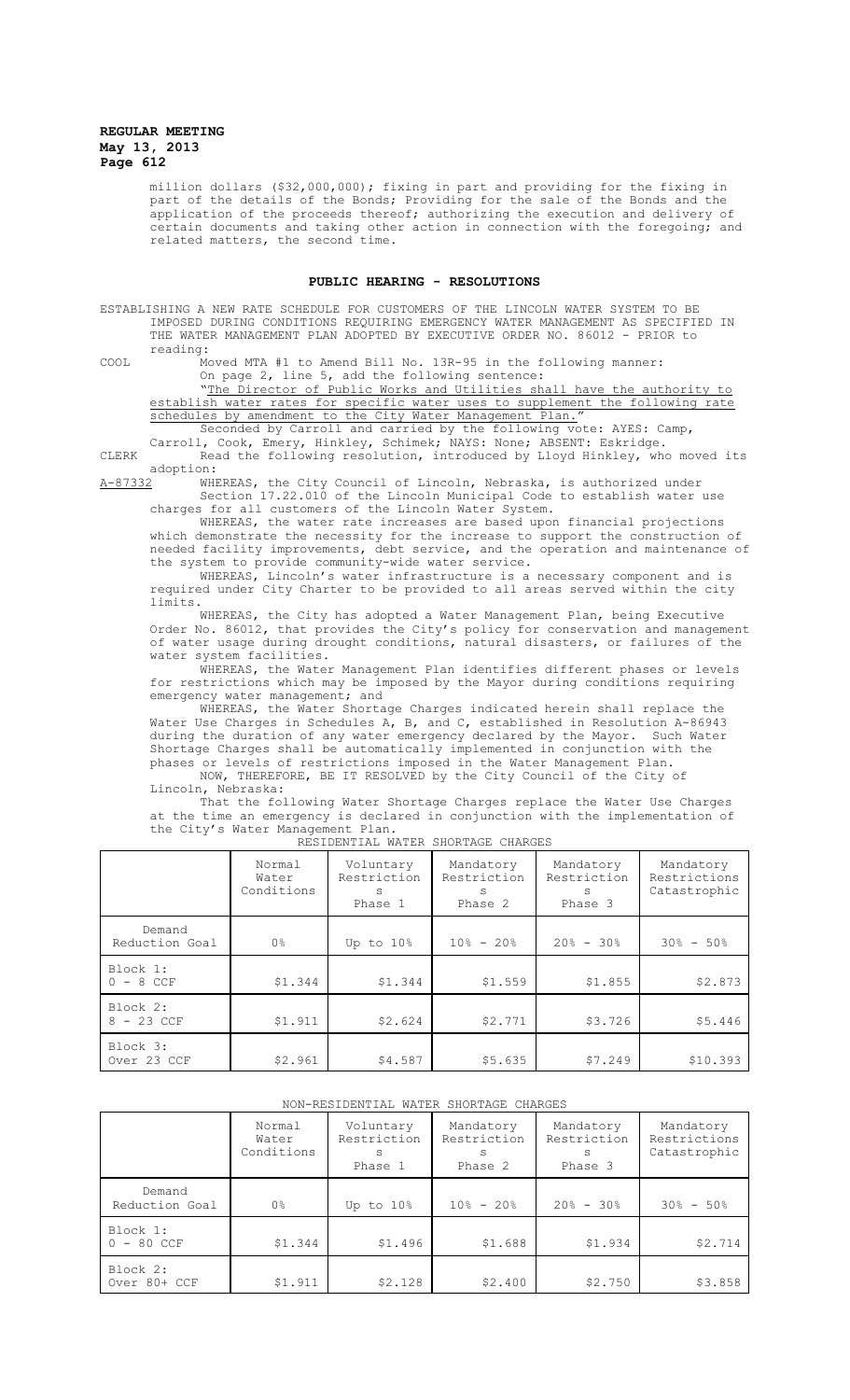|                                              | Normal<br>Water<br>Conditions | Voluntary<br>Restriction<br>S<br>Phase 1 | Mandatory<br>Restriction<br>S<br>Phase 2 | Mandatory<br>Restriction<br>S<br>Phase 3 | Mandatory<br>Restrictions<br>Catastrophic |
|----------------------------------------------|-------------------------------|------------------------------------------|------------------------------------------|------------------------------------------|-------------------------------------------|
| Demand<br>Reduction Goal                     | 0 <sup>°</sup>                | Up to 10%                                | $10\% - 20\%$                            | $20\% - 30\%$                            | $30\% - 50\%$                             |
| Rate 1:<br>Base<br>or Below                  | \$1.276                       | \$1.276                                  | \$1,289                                  | \$1.302                                  | \$1.340                                   |
| Rate 2:<br>Usage<br>$5% - 15%$ above<br>base | \$1.323                       | \$1.323                                  | \$1.349                                  | \$1.376                                  | \$1.402                                   |
| Rate 3: Usage<br>$15\% - 25\%$ above<br>base | \$1.365                       | \$1.365                                  | \$1.420                                  | \$1.447                                  | \$1.474                                   |
| Rate 4:<br>Usage<br>25% above base           | \$1.407                       | \$1.407                                  | \$1.491                                  | \$1.520                                  | \$1.548                                   |

HIGH USE WATER SHORTAGE CHARGES

Introduced by Lloyd Hinkley

Seconded by Schimek and carried by the following vote: AYES: Camp, Carroll, Cook, Emery, Hinkley, Schimek; NAYS: None; ABSENT: Eskridge.

APPROVING SUPPLEMENTAL AGREEMENT NO. 5 BETWEEN THE CITY OF LINCOLN AND THE NEBRASKA DEPT. OF ROADS FOR THE JAMAICA NORTH TRAIL PHASE 2, NDOR PROJECT NO. ENH-55(160) CONTROL NO. 12879, TO REVISE THE FEDERAL SHARE PAYABLE ON THIS PROJECT DURING THE CONSTRUCTION AND CONSTRUCTION ENGINEERING PHASE TO A MAXIMUM OF 80 PERCENT OF THE ELIGIBLE AND PARTICIPATING COSTS - CLERK read the following resolution, introduced by Lloyd Hinkley, who moved its adoption:<br>A-87333 BE IT RESOLVED by the City Council of the City

A-87333 BE IT RESOLVED by the City Council of the City of Lincoln, Nebraska: That the attached Supplemental Agreement No. 5 between the City of Lincoln and the State of Nebraska Department of Roads for Project No. ENH-55(160), State CN-12879, to revise the federal funding share payable during the construction and construction engineering phase for the Jamaica North Trail – Phase 2, to a maximum of 80 percent of the eligible and participating costs, in accordance with the terms and conditions contained in said Supplemental Agreement No. 5, is hereby approved and the Mayor is authorized to execute the same on behalf of the City of Lincoln.

The City Clerk is directed to return the executed copies of the Agreement and the executed copy of this Resolution (Exhibit "A") to Terry Genrich, Parks and Recreation Department, for transmittal and execution by the State Department of Roads.

Introduced by Lloyd Hinkley

Seconded by Schimek and carried by the following vote: AYES: Camp, Carroll, Cook, Emery, Hinkley, Schimek; NAYS: None; ABSENT: None.

APPROVING THE RECREATIONAL TRAILS PROGRAM PROJECT AGREEMENT BETWEEN THE CITY OF LINCOLN AND THE NEBRASKA GAME AND PARKS COMMISSION FOR A RECREATIONAL TRAILS PROGRAM PROJECT GRANT TO CONSTRUCT THE WILDERNESS PARK TRAIL BRIDGE - CLERK read the following resolution, introduced by Lloyd Hinkley, who moved its adoption:<br>A-87334 BE IT RESOLVED by the City Council of the City of Lincoln, Nebraska: BE IT RESOLVED by the City Council of the City of Lincoln, Nebraska: That the Recreational Trails Program Project Agreement between the City of Lincoln and the Nebraska Game and Parks Commission for Recreational Trails

Program Project grant to construct the Wilderness Park Trail Bridge, a copy of which is attached hereto marked as Attachment "A" and made a part hereof by reference, is hereby approved and the Mayor is authorized to execute said Project Agreement on behalf of the City.

The City Clerk is hereby directed to transmit an executed original Project Agreement to Lynn Johnson, Director of Parks and Recreation Department, for transmittal to the Nebraska Game and Parks Commission.

Introduced by Lloyd Hinkley Seconded by Schimek and carried by the following vote: AYES: Camp, Carroll, Cook, Emery, Hinkley, Schimek; NAYS: None; ABSENT: Eskridge.

ACCEPTING THE REPORT OF NEW AND PENDING CLAIMS AGAINST THE CITY AND APPROVING DISPOSITION OF CLAIMS SET FORTH FOR THE PERIOD OF APRIL 16-30, 2013 - CLERK read

the following resolution, introduced by Lloyd Hinkley, who moved its adoption:<br>A-87335 BE IT RESOLVED by the City Council of the City of Lincoln, Nebraska: A-87335 BE IT RESOLVED by the City Council of the City of Lincoln, Nebraska: That the claims listed in the attached report, marked as Exhibit "A", dated May 1, 2013, of various new and pending tort claims filed against the City of Lincoln with the Office of the City Attorney or the Office of the City Clerk, as well as claims which have been disposed of, are hereby received as required by <u>Neb. Rev. Stat.</u> § 13-905 (Reissue 1997). The dispositions of claims by the Office of the City Attorney, as shown by the attached report, are hereby approved: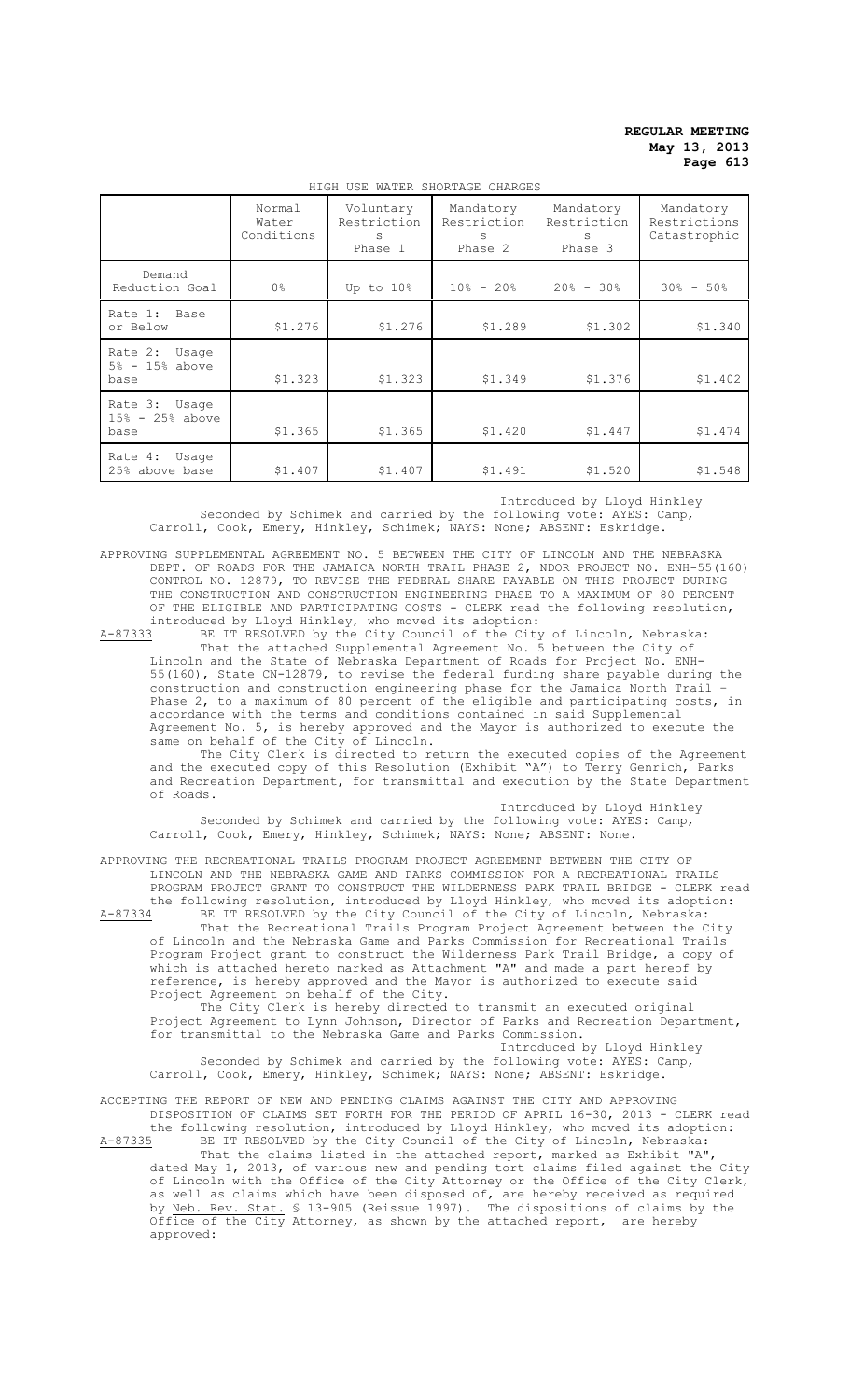| DENIED CLAIMS                  |            | ALLOWED/SETTLED CLAIMS |            |
|--------------------------------|------------|------------------------|------------|
| Dylan Chapman                  | \$1,132.89 | Joe Wenciker           | \$1,747.48 |
| State Farm Insurance           |            | Kim Van Groningen      | 2,218.18   |
| $a/s/o$ Dylan Chapman 1,132.10 |            |                        |            |
| Helen DuPont                   | 44.73      |                        |            |
| Ryan & Natalie Headrick        | 767.36     |                        |            |
| David Chambers                 | 61.19      |                        |            |
| Patti Raider                   | 325.00     |                        |            |
| John W. Carlile Jr.            | 396.25     |                        |            |
| Rose & Kevin Mackey            | 681.00     |                        |            |
| JariLe Roberts                 | 470.00     |                        |            |
| Andrew Donahoe                 | 2,379.00   |                        |            |
|                                |            |                        |            |

ALLOWED/SETTLED CLAIMS<br>Wenciker \$1,747.48<br>Van Groningen 2,218.18

The City Attorney is hereby directed to mail to the various claimants listed herein a copy of this resolution which shows the final disposition of their claim.

Introduced by Lloyd Hinkley Seconded by Schimek and carried by the following vote: AYES: Camp, Carroll, Cook, Emery, Hinkley, Schimek; NAYS: None; ABSENT: Eskridge.

# **ORDINANCE - 3RD READING & RELATED RESOLUTIONS (as required)**

CREATING SPECIAL ASSESSMENT WATER DISTRICT NO. 1204 FOR THE PURPOSE OF CONSTRUCTING A 6-INCH DIAMETER WATER MAIN IN DUDLEY STREET FROM 50TH STREET TO 51ST STREET, AND ASSESSING THE COSTS THEREOF AGAINST THE BENEFITTED PROPERTY - CLERK read an ordinance, introduced by Doug Emery, creating Water District No. 1204, designating the real estate to be benefitted, providing for assessment of the costs of the improvements constructed therein, providing for the acquisition of easements and additional right-of-way, if necessary, and repealing all ordinances or parts of ordinances in conflict herewith, the third time.

EMERY Moved to pass the ordinance as read. Seconded by Cook & carried by the following vote: AYES: Camp, Carroll, Cook, Emery, Hinkley, Schimek; NAYS: None; ABSENT: Eskridge.

The ordinance, being numbered **#19876**, is recorded in Ordinance Book #28, Page .

ANNEXATION NO. 12005 – AMENDING THE LINCOLN CORPORATE LIMITS MAP BY ANNEXING APPROXIMATELY 23 ACRES GENERALLY LOCATED AT SOUTH 70TH STREET AND COUNTRYVIEW ROAD. (RELATED ITEMS: 13-58, 13-59) - CLERK read an ordinance, introduced by Doug Emery, annexing and including the below described land as part of the City of Lincoln, Nebraska and amending the Corporate Limits Map attached to and made part of Ordinance No. 18208, to reflect the extension of this corporate limits boundary of the City of Lincoln, Nebraska established and shown thereon, the third time.

EMERY Moved to pass the ordinance as read.

Seconded by Carroll & carried by the following vote: AYES: Camp, Carroll, Cook, Emery, Hinkley, Schimek; NAYS: None; ABSENT: Eskridge.

The ordinance, being numbered **#19877**, is recorded in Ordinance Book #28, Page .

CHANGE OF ZONE NO. 12030 – APPLICATION OF ROKEBY HOLDINGS, LLC FOR A CHANGE OF ZONE FROM AG AGRICULTURE DISTRICT AND R-3 PLANNED UNIT DEVELOPMENT TO R-3 RESIDENTIAL DISTRICT ON PROPERTY GENERALLY LOCATED AT SOUTH 70TH STREET AND COUNTRYVIEW ROAD.(RELATED ITEMS: 13-58, 13-59) - CLERK read an ordinance, introduced by Doug Emery, amending the Lincoln Zoning District Maps adopted by reference and made part of the Title 27 of the Lincoln Municipal Code, pursuant to Section 27.05.020 of the Lincoln Municipal Code, by changing the boundaries of the districts established and shown thereon, the third time.

EMERY Moved to pass the ordinance as read. Seconded by Carroll & carried by the following vote: AYES: Camp, Carroll, Cook, Emery, Hinkley, Schimek; NAYS: None; ABSENT: Eskridge.

The ordinance, being numbered **#19878**, is recorded in Ordinance Book #28, Page .

AMENDING THE PAY SCHEDULE FOR A CERTAIN EMPLOYEE GROUP WHOSE CLASSIFICATION IS ASSIGNED TO THE PAY RANGE WHICH IS PREFIXED BY THE LETTER "A" TO CORRECT THE PAY RANGE FOR THE CLASSIFICATION OF "IMPACT FEE ADMINISTRATOR" - CLERK read an ordinance, introduced by Doug Emery, amending Section 1 of Ordinance No. 19601<br>passed August 15, 2011, relating to the pay schedules of employees whose relating to the pay schedules of employees whose classifications are assigned to the pay range which is prefixed by the letter "A," by amending the pay range of the job classification of Impact Fee Administrator from (A14) to (A15), the third time.

EMERY Moved to pass the ordinance as read.

Seconded by Cook & carried by the following vote: AYES: Camp, Carroll, Cook, Emery, Hinkley, Schimek; NAYS: None; ABSENT: Eskridge. The ordinance, being numbered **#19879**, is recorded in Ordinance Book #28, Page .

AMENDING SECTION 2.35.035 OF THE LINCOLN MUNICIPAL CODE TO AUTHORIZE EMERGENCY WATER RESTRICTIONS ENACTED BY EXECUTIVE ORDER AND ALLOW THE DIRECTOR OF PUBLIC WORKS AND UTILITIES TO APPOINT WATER CONSERVATION OFFICERS; AMENDING SECTION 8.44.030 OF THE LINCOLN MUNICIPAL CODE (USE OF WATER WELL; WHEN PERMITTED) TO REQUIRE PRIVATE WATER WELL OWNERS COMPLY WITH CERTAIN PROVISIONS OF EMERGENCY WATER RESTRICTIONS; AMENDING SECTION 17.26.010 OF THE LINCOLN MUNICIPAL CODE (EMERGENCY RESTRICTIONS) TO MAKE ANY PERSONS WHO FAIL TO FOLLOW DULY ENACTED EMERGENCY WATER RESTRICTIONS SUBJECT TO THE ADMINISTRATIVE PENALTIES IDENTIFIED HEREIN; AMENDING CHAPTER 17.26 OF THE LINCOLN MUNICIPAL CODE RELATING TO EMERGENCY RESTRICTIONS BY ADDING A NEW SECTION NUMBERED 17.26.015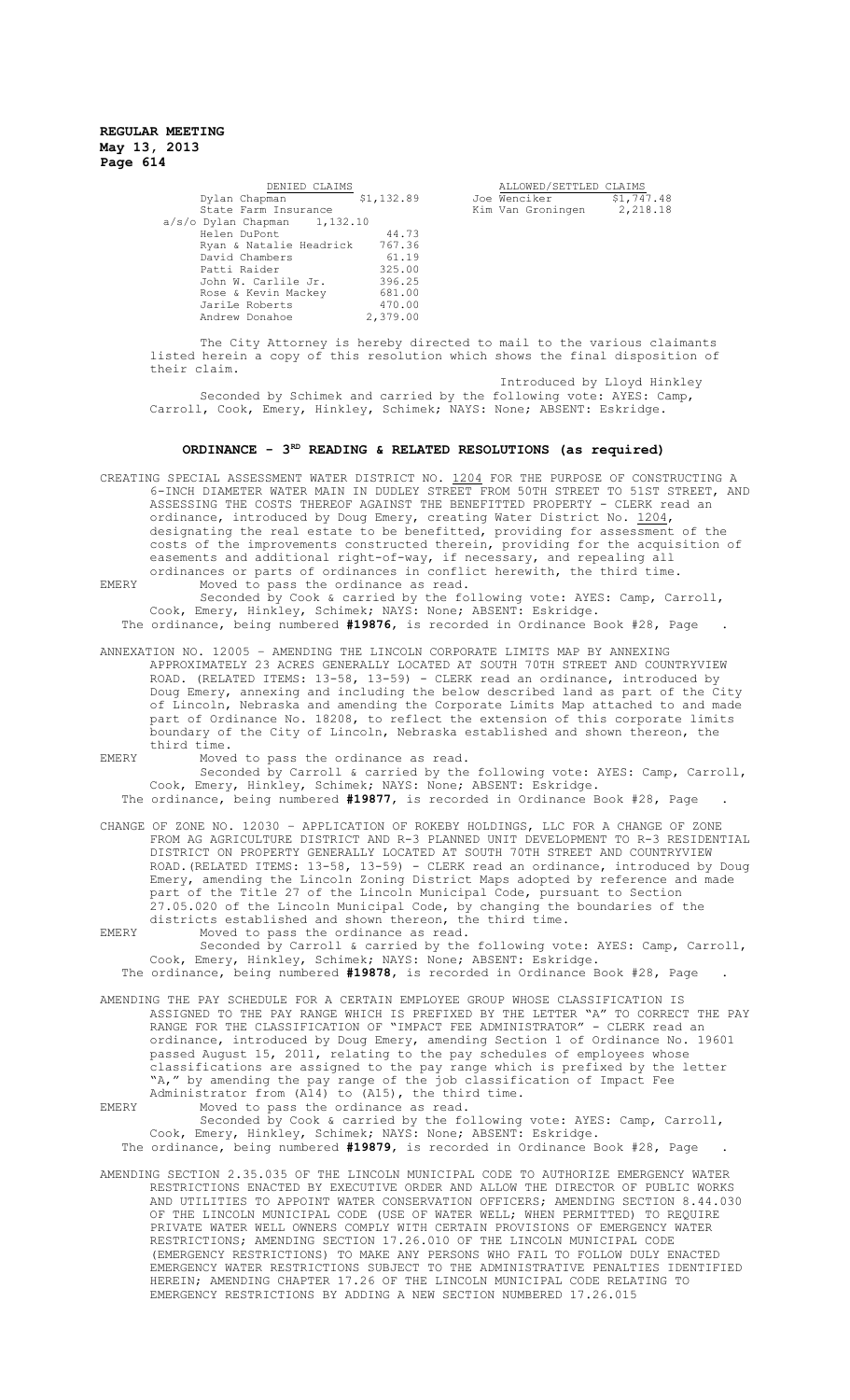(RESPONSIBILITY OF PROPERTY OWNER) TO MAKE UNLAWFUL ANY VIOLATION OF AN EMERGENCY WATER RESTRICTION AND TO ESTABLISH A REBUTABLE PRESUMPTION THAT PROPERTY OWNERS ARE RESPONSIBLE FOR VIOLATIONS THAT OCCUR ON PROPERTY OWNED BY THEM; ADDING A NEW SECTION NUMBERED 17.26.040 (WATER CONSERVATION OFFICER) TO AUTHORIZE THE DIRECTOR OF PUBLIC WORKS AND UTILITIES TO APPOINT, EMPLOY, DETERMINE QUALIFICATIONS AND AUTHORIZE CITATION AUTHORITY FOR WATER CONSERVATION OFFICERS; ADDING A NEW SECTION NUMBERED 17.26.045 (PAYMENT OF FINES AND COSTS; ADMINISTRATIVE HEARING PROCESS; APPEAL) TO ESTABLISH FINES AND ADMINISTRATIVE COSTS FOR THE VIOLATION OF EMERGENCY WATER RESTRICTIONS; TO ESTABLISH AN ADMINISTRATIVE PROCESS FOR THE HANDLING, PROCESSING AND CONDUCT OF HEARINGS AND FOR APPEALS OF VIOLATION OF EMERGENCY WATER RESTRICTIONS; AND ADDING A NEW SECTION NUMBERED 17.26.047 (EMERGENCY WATER RESTRICTION FINES AND COSTS; RULES; COLLECT AND ACCOUNT FOR MONEY) TO ADDRESS THE COLLECTION AND ACCOUNTING OF MONIES COLLECTED FOR VIOLATIONS OF EMERGENCY WATER RESTRICTIONS - PRIOR to reading:

COOK Moved MTA #1 to amend Bill No. 13-61 in the following manner:

- 1. On page 5, line 11, delete "\$100.00" and insert in lieu thereof: "\$200.00". 2. On page 5, line 15, delete "\$200.00" and insert in lieu thereof:
- "\$300.00". 3.  $\overline{on}$  page 5, line 19, delete "\$150.00" and insert in lieu thereof:
- "\$50.00". On page 5, line 22, delete "\$175.00" and insert in lieu thereof:
- "\$75.00".

Seconded by Carroll and carried by the following vote: AYES: Camp, Carroll, Cook, Emery, Hinkley, Schimek; NAYS: None; ABSENT: Eskridge.

CLERK Read an ordinance, introduced by Doug Emery, amending Section 2.35.035 of the Lincoln Municipal Code to authorize emergency water restrictions enacted by Executive Order and allow the Director of Public Works and Utilities to appoint Water Conservation Officers; amending Section 8.44.030 of the Lincoln Municipal Code (Use of Water Well; When Permitted) to require private water well owners to comply with certain provisions of emergency water restrictions; amending Section 17.26.010 of the Lincoln Municipal Code (Emergency Restrictions) to make any persons who fail to follow duly enacted emergency water restrictions subject to the administrative penalties identified herein; amending Chapter 17.26 of the Lincoln Municipal Code relating to Emergency Restrictions by adding a new section numbered 17.26.015 (Responsibility of Property Owner) to make unlawful any violation of an emergency water restriction and to establish a rebuttable presumption that property owners are responsible for violations that occur on property owned by them; adding a new section numbered 17.26.040 (Water Conservation Officer) to authorize the Director of Public Works and Utilities to appoint, employ, determine qualifications and authorize citation authority for Water Conservation Officers; adding a new section numbered 17.26.045 (Payment of Fines and Costs; Administrative Hearing Process; Appeal) to establish fines and administrative costs for the violation of emergency water restrictions; to establish and administrative process for handling, processing and conduct of hearings and for appeals of violation of emergency water restrictions; adding a new section numbered 17.26.047 (Emergency Water Restriction Fines and Costs; Rules; Collect and Account for Money) to address the collection and accounting of monies collected for violations of emergency water restrictions; and repealing Sections 2.35.035, 8.44.030, and 17.26.010 of the Lincoln Municipal Code as hitherto existing, the third time.

EMERY Moved to pass the ordinance as amended. Seconded by Cook & carried by the following vote: AYES: Camp, Carroll, Cook, Emery, Hinkley, Schimek; NAYS: None; ABSENT: Eskridge.

The ordinance, being numbered **#19880**, is recorded in Ordinance Book #28, Page .

# **ORDINANCES - 1ST READING & RELATED RESOLUTIONS (as required)**

CHANGE OF ZONE 13005 – APPLICATION OF OSI BROTHERS, LLC, ON BEHALF OF THE OWNER DAVID W. BRATCHER, LLC, FOR A CHANGE OF ZONE FROM AG AGRICULTURE DISTRICT TO AG AGRICULTURE DISTRICT WITH LANDMARK OVERLAY, TO DESIGNATE THE LINCOLN AIR FORCE BASE REMOTE FACILITY GENERALLY LOCATED AT 6901 WEST ADAMS STREET, AS A LANDMARK - CLERK read the following resolution, introduced by DiAnna Schimek, amending the City of Lincoln Zoning District Map attached to and made part of Title 27 of the Lincoln Municipal Code by designating certain property as a Landmark, the first time.

## **RESOLUTIONS - 1ST READING - ADVANCE NOTICE - NONE**

#### **MISCELLANEOUS BUSINESS - NONE**

#### **OPEN MICROPHONE**

Matt Herman, 6424 Thunderbird Cir., came forward to suggest that the time frame of water bills and the time frame used to calculate usage rates be consistent in order to make it easier for the consumer to understand. This matter was taken under advisement.